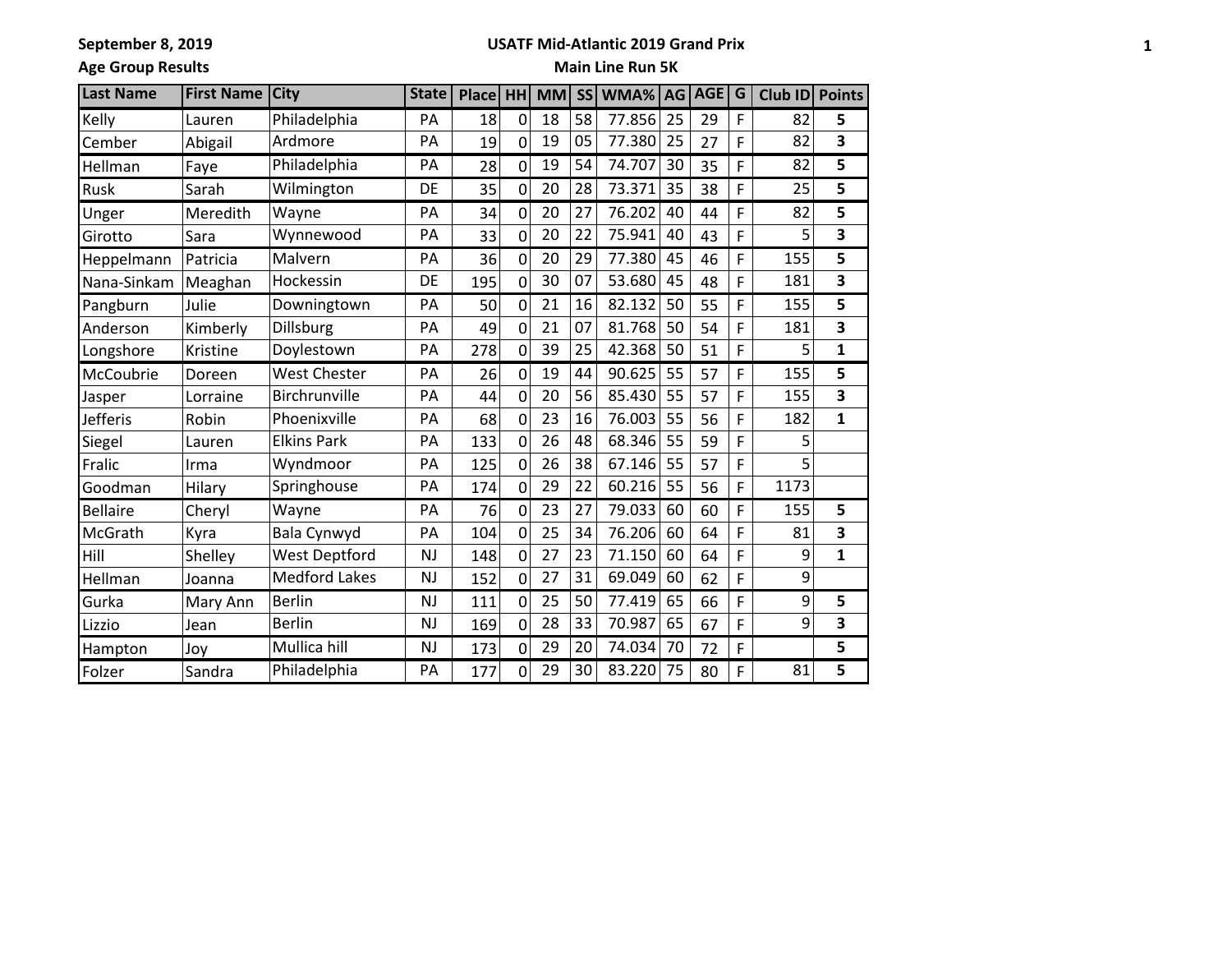**September 8, 2019**

### **USATF Mid-Atlantic 2019 Grand Prix**

**Age Group Results**

# **Main Line Run 5K**

| <b>Last Name</b> | <b>First Name City</b> |                           | <b>State</b> | <b>Place</b>   | <b>HH</b>      | <b>MM</b>       | <b>SS</b> | WMA%   | AG | AGE | G | Club ID Points |                         |
|------------------|------------------------|---------------------------|--------------|----------------|----------------|-----------------|-----------|--------|----|-----|---|----------------|-------------------------|
| Gearinger        | Dylan                  | Philadelphia              | PА           | 1              | 0              | 14              | 56        | 86.942 | 20 | 22  | M | 82             | 5                       |
| Geslin           | Alexis                 | Philadelphia              | PA           | 3              | 0              | 16              | 07        | 80.558 | 25 | 25  | M | 82             | 5                       |
| Predhome         | Alex                   | Philadelphia              | PA           | 4              | 0              | 16              | 10        | 80.309 | 25 | 25  | M | 82             | 3                       |
| <b>Brandon</b>   | Kevin                  | Philadelphia              | PA           | 5              | 0              | 16              | 15        | 80.000 | 25 | 29  | M | 82             | $\mathbf{1}$            |
| Tuntivate        | Chanon                 | Wilmington                | DE           | 6              | $\mathbf 0$    | 16              | 33        | 78.449 | 25 | 25  | M | 25             |                         |
| Ruchkin          | Ivan                   | Philadelphia              | PA           | $\overline{7}$ | 0              | 17              | 18        | 75.241 | 25 | 30  | M | 82             |                         |
| Eppler           | Craig                  | Malvern                   | PA           | 10             | $\overline{0}$ | 17              | 22        | 74.760 | 25 | 28  | M | 82             |                         |
| Krall            | Max                    | Philadelphia              | PA           | 14             | 0              | 18              | 06        | 71.731 | 25 | 26  | M | 82             |                         |
| Giacomoni        | Anthony                | Phoenixville              | PA           | 16             | 0              | 18              | 36        | 70.968 | 30 | 34  | M | 5              | 5                       |
| Thompson         | La Roi                 | <b>Upper Darby</b>        | PA           | 31             | $\overline{0}$ | $\overline{20}$ | 03        | 68.412 | 40 | 40  | M | 181            | 5                       |
| Cardoso          | Marco                  | Sayreville                | <b>NJ</b>    | 12             | 0              | 17              | 31        | 81.732 | 45 | 46  | M | 14             | 5                       |
| Muniz            | Jesus                  | Phoenixville              | PA           | 17             | 0              | 18              | 40        | 77.857 | 45 | 48  | M | 82             | 3                       |
| Lanier           | Kyle                   | Lincoln University        | PA           | 20             | 0              | 19              | 10        | 74.696 | 45 | 46  | M | 181            | $\mathbf{1}$            |
| Latsch           | Michael                | Oxford                    | PA           | 46             | 0              | 20              | 57        | 69.372 | 45 | 48  | M | 181            |                         |
| Lanier           | Kareem                 | <b>Lincoln University</b> | PA           | 45             | 0              | 20              | 56        | 68.392 | 45 | 46  | M | 181            |                         |
| Harte            | Tim                    | Coatesville               | PA           | 8              | 0              | 17              | 20        | 85.769 | 50 | 51  | M | 81             | 5                       |
| Dougherty        |                        | Christopher Penn Valley   | PA           | 32             | 0              | 20              | 11        | 74.236 | 50 | 52  | M | 28             | 3                       |
| Lombardi         | James                  | Oreland                   | PA           | 101            | $\overline{0}$ | 25              | 23        | 59.028 | 50 | 52  | M | 1173           | $\mathbf{1}$            |
| Sery             | Jim                    | Clarksboro                | <b>NJ</b>    | 15             | 0              | 18              | 12        | 86.355 | 55 | 58  | M | 14             | 5                       |
| Armstrong        | Scott                  | Pottstown                 | PA           | 21             | 0              | 19              | 10        | 80.609 | 55 | 56  | M | 81             | 3                       |
| Cauller          | Gregory                | York                      | PA           | 27             | 0              | 19              | 50        | 79.832 | 55 | 59  | M | 25             | $\mathbf{1}$            |
| Wiechecki        | David                  | Wilmington                | DE           | 24             | $\overline{0}$ | 19              | 38        | 79.372 | 55 | 57  | M | 25             |                         |
| Hranilovich      | Stephen                | Phoenixville              | PA           | 39             | 0              | 20              | 41        | 74.698 | 55 | 56  | M | 5              |                         |
| Hesketh          | Robert                 | Sicklerville              | <b>NJ</b>    | 65             | 0              | 22              | 52        | 68.732 | 55 | 58  | M | 14             |                         |
| Isaac            | Paul                   | Folcroft                  | PA           | 219            | 0              | 31              | 26        | 49.152 | 55 | 56  | M | 5              |                         |
| Steenkamer       | Thomas                 | <b>Rising Sun</b>         | <b>MD</b>    | 25             | 0              | 19              | 41        | 81.118 | 60 | 60  | M | 25             | 5                       |
| Permar           | Terry                  | Perkasie                  | PA           | 38             | 0              | 20              | 36        | 80.825 | 60 | 65  | M | 81             | $\overline{\mathbf{3}}$ |
| Mason            | Robert                 | Wilmington                | DE           | 53             | 0              | 21              | 33        | 76.643 | 60 | 64  | M | 25             | $\mathbf{1}$            |
| Kapner           | Kenneth                | Havertown                 | PA           | 52             | 0              | 21              | 32        | 74.149 | 60 | 60  | M | 28             |                         |
| Smith            | Duncan                 | Pasadena CA               | CA           | 83             | 0              | 23              | 54        | 66.806 | 60 | 60  | M | 81             |                         |
| <b>Bruckner</b>  | Joseph                 | <b>West Berlin</b>        | <b>NJ</b>    | 134            | 0              | 26              | 50        | 62.050 | 60 | 65  | M | 9              |                         |
| Zmirich          | Robert                 | Mount Laurel              | <b>NJ</b>    | 273            | 0              | 36              | 53        | 43.651 | 60 | 61  | M | 9              |                         |